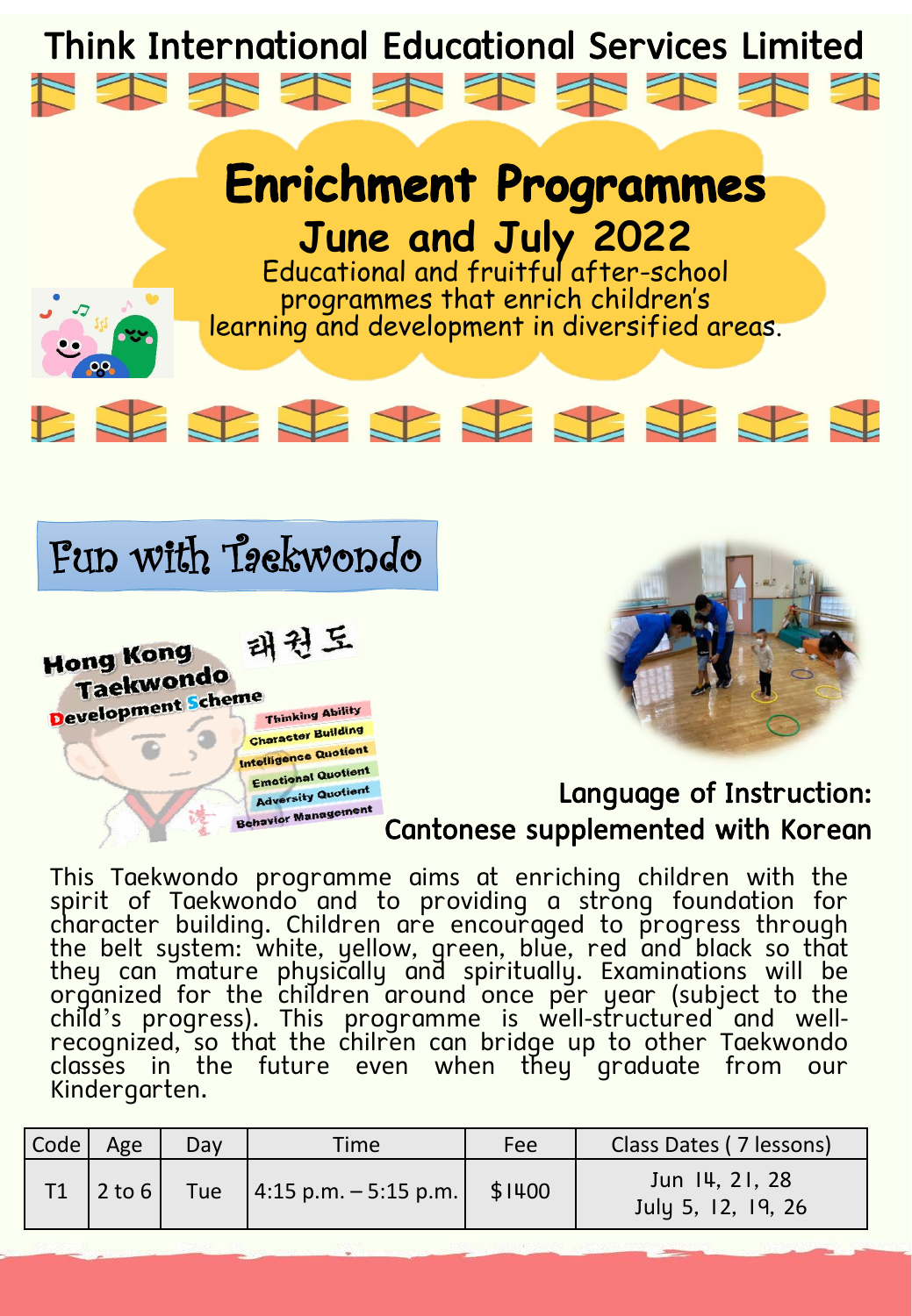# Fun with Gymnastics



# **Language of Instruction:**  Cantonese supplemented with English

This gymnastic program, which is offered throughout the year, helps to tone up the muscles of the children and make them healthier, fitter and happier through a series of planned physical activities. Gymnastics activities can strengthen children's motor skills, hand-eye coordination, physical ability as well as foster their self-confidence and self-discipline.

| Code           | Level | Age | Day | <b>Time</b>                                       | Fee    | <b>Class Dates</b><br>(7 lessons) |
|----------------|-------|-----|-----|---------------------------------------------------|--------|-----------------------------------|
| G1             |       |     |     | Beginners Up to 3 Thurs 4:15 pm to 5:00 pm \$1260 |        | Jun 16, 23, 30                    |
| G <sub>2</sub> |       |     |     | Level 1 3 to 5 Thurs 4:15 pm to 5:15 pm           | \$1400 | July 7, 14, 21, 28                |